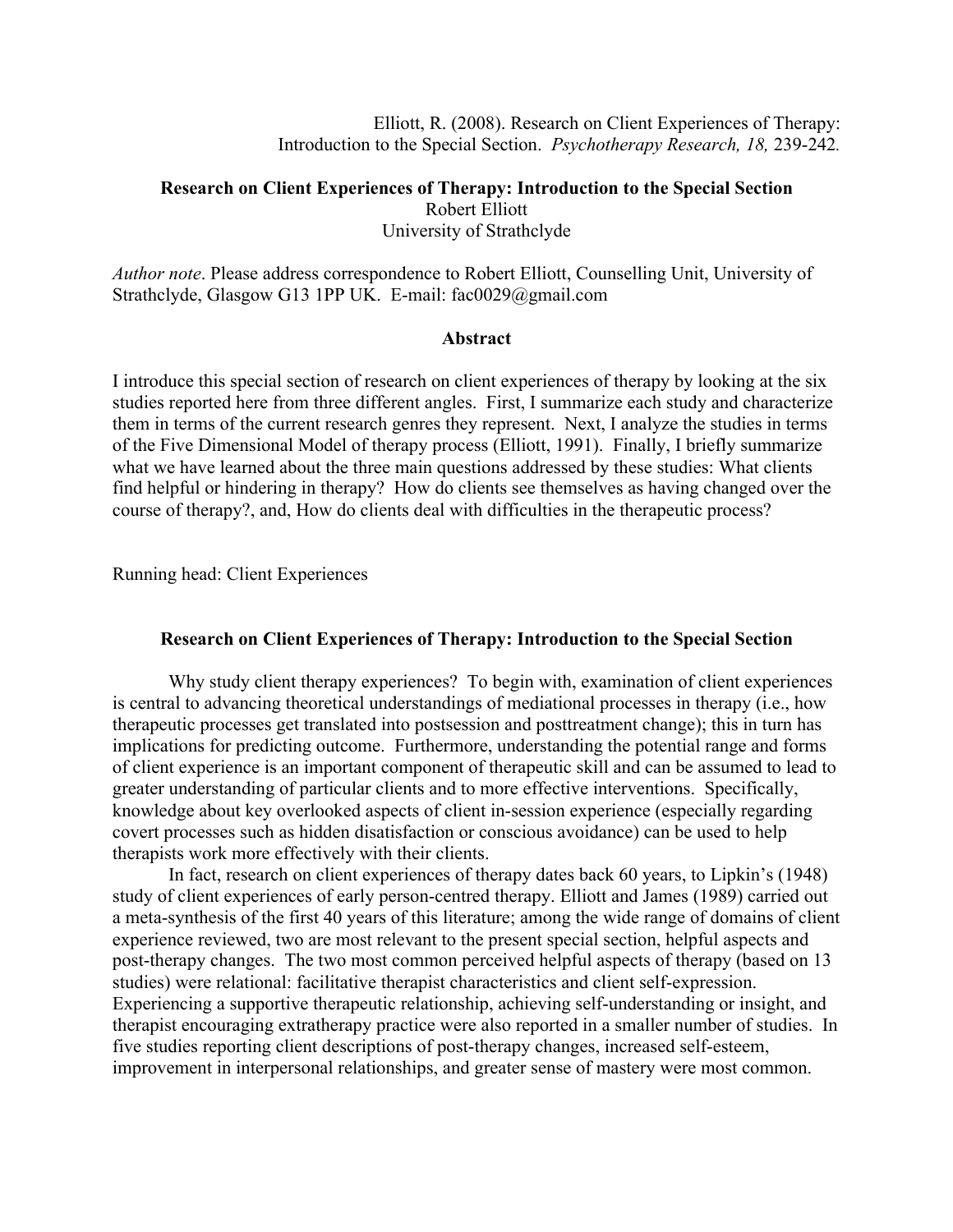In the ensuing 20 years, the research literature on client experiences has continued to grow, fuelled in part by the rapid expansion of systematic qualitative research methods. In 2007, this journal published at least five studies with client experiences of therapy as a key element (Fitzpatrick & Chamodraka, 2007; Jim & Pistrang, 2007; Nilsson et al., 2007; Ramnerö & Öst, 2007; Vanaerschot & Lietaer, 2007); most of these used qualitative or mixed methods. In addition, *Psychotherapy Research* has also recently published a qualitative meta-synthesis of a subset of this recent literature, client experiences of the impacts of helpful significant therapy events (Timulak, 2007). In this introduction, I take the present set of six articles as a sample of current client experience research and use it to comment on current research and emerging knowledge in this area.

### **What Research Genres and Research Questions Do These Studies Exemplify?**

The six studies highlight several of the main genres of research on client experiences, each focusing on one or more scientific questions.

First, Henretty, Levitt and Mathews (in press) and Williams and Levitt (in press) report *events-based* studies using the Rennie's (Rennie, Quartaro & Phillips, 1988) interpretation of Grounded Theory Analysis (Strauss & Corbin, 1998), including the tape-assisted recall as a qualitative data collection method. Henretty et al. and Williams and Levitt each took common therapeutic issues and used qualitative methods to throw new light on them, documenting respectively that expressing sadness was a complicated and difficult process for clients and that culture was not the only or even the most salient form of difference confronted by clients. Both of these studies take us inside clients' moment-to-moment in-sessions experience to document how they face different kinds of threat or discomfort (getting lost in sadness or losing faith in the therapist) by actively assessing the situation and using multiple strategies to reduce or resolve the threat. Reading these two studies together suggests that it may be scientifically useful to focus further events-based research on the nature of *client difficulties with the therapeutic process*.

Second, three of the studies exemplify variations on one of the other main genres of client experience research, that is, *qualitative mental health service evaluation*. In terms of scientific questions, this genre of research lends itself to looking at (a) helpful and hindering aspects and (b) client perceptions of change over therapy. Israel, Gorcheva, Burnes and Walther (in press) documented effective and ineffective processes experienced by clients with lesbian, gay, bisexual or transgender sexual identities, using a large sample  $(n = 42)$ . Safren (in press) applied qualitative methods to understand what HIV-positive clients found useful or problematic in a brief cognitive-behavioral treatment geared at helping them cope better with their illness. Moertl and Wietersheim (in press) looked at a partial hospitalization (day treatment) program using a narrative-focused interview and drawing on a broad range of methods, both qualitative and quantitative, in order to evaluate what clients founded helpful and how the service could be improved.

The results of these three studies point to ways of improving psychological therapy for these three populations: Israel et al. (in press) documented a range of poor practices (hindering aspects); but what is striking is the degree to which LGBT clients primarily emphasized quality of therapeutic relationship over technique as the predominant helpful aspect. On the other hand, Safren (in press) found that HIV clients liked everything the therapy had to offer (helpful), except the homework (hindering), but wanted more sessions and highlighted difficulties in getting to therapy sessions. In the context of a broad range of findings similar other studies, Moertl and Wietersheim (in press) identified an important but overlooked helpful aspect of partial hospitalization programs: how the client managed the transition between home and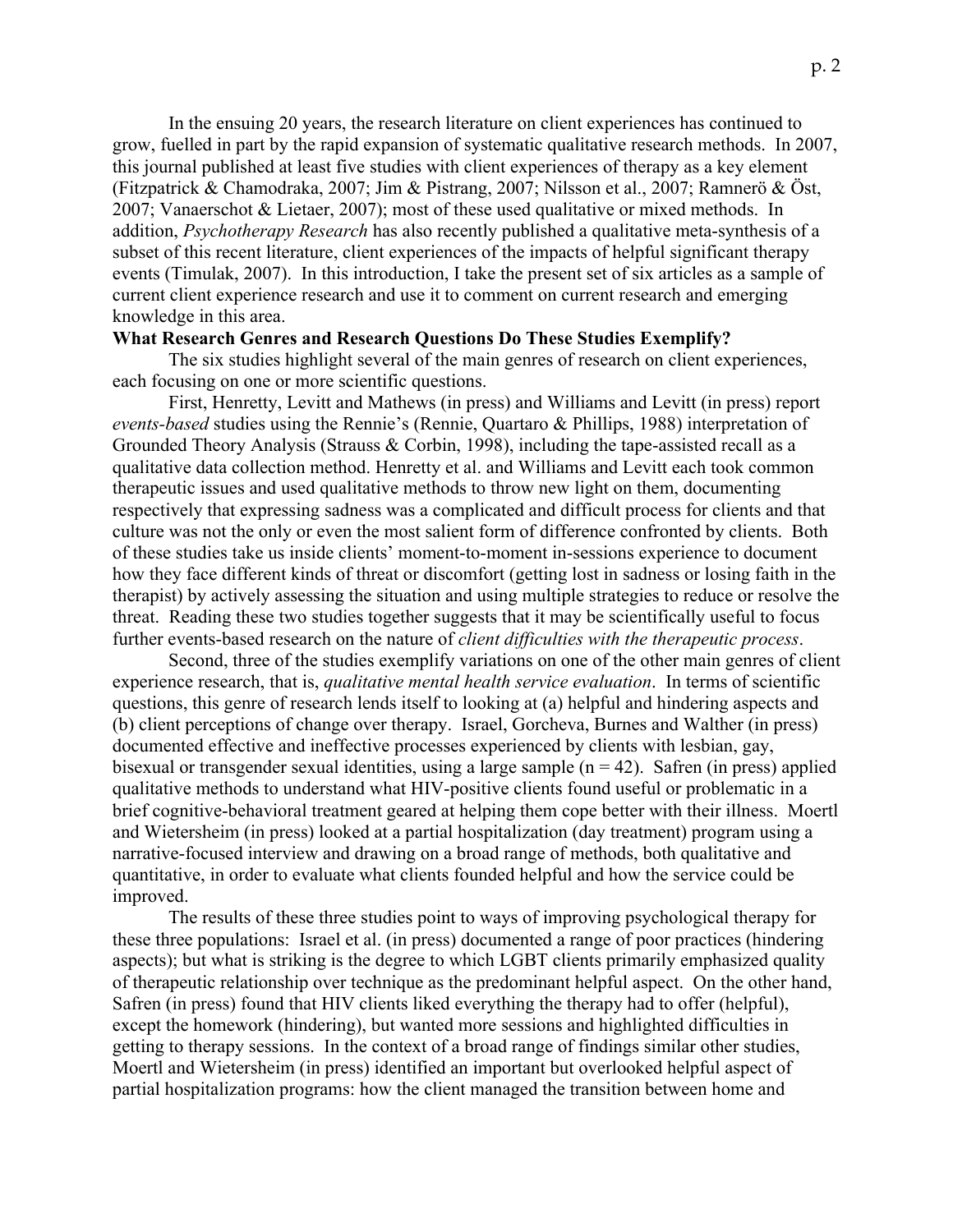program, and the therapeutic obstacles and opportunities that paying attention to this process provided. None of these three studies focused strongly on client post-therapy changes, but Israel et al. (in press) and Safren (in press) found relatively common client perceptions of improvement in presenting issues and increased self-acceptance.

The third genre, exemplified here by Farber and Pattee (in press) is a conventional *quantitative survey predictor* study, driven by specific hypotheses about pre-therapy predictors of some aspect of therapeutic process, in this case, gender and gender role predictors as predictors of client self-disclosure. This study makes an interesting contrast to the five qualitative studies. Instead of examples in the Results section, there are tables of statistical analysis; hypotheses were set up in the Introduction and explored in detail in the Discussion; and a large sample (n=223) was used. In comparison to the qualitative studies in the special section, this study was much more tightly focused and allowed more room for exploration of theory, while still retaining the ability to surprise the reader. Thus, in contrast to their hypothesis that women would disclose more, Farber and Pattee found small effects indicating first that androgynous (not exclusively feminine-identified) clients disclosed more; and, second, that when they disclosed, female clients worried more about the impression they were making when they had female therapists.

# **What Kinds of Therapy Process Do These Studies Address?**

The studies presented in this special section can also be characterized in terms of the kinds of therapy process addressed, using the Five Dimensional Model of therapy process (Elliott, 1991). Being clear on the different types of process involved is important for reviewing and synthesizing this research literature. Here is an analysis of the six studies in this special section, using the lens of the Five Dimensional Model:

1. The first dimension of therapy process is the *Perspective* from which the information derives. In this special section, all of the studies used data taken from the *client* perspective (as opposed to the *therapist* or *observer* points of view).

2. In terms of the *Person* focused on the research, we see that the studies are quite varied. Henretty et al (in press) and Farber and Pattee (in press) looked exclusively or predominantly at the client; William and Levitt (in press) had a primary focus on perceptions of the therapist, but were also interested in how the client coped with perceived difference. The other three studies, probably because of their broad goal of service evaluation, take in the whole range of possibilities: *client*, *therapist*, *therapeutic relationship,* and *group members*.

3. The six studies spread themselves over a wide range of key *Units* of therapy process: Henretty et al. (in press) and Williams and Levitt's (in press) use of tape-assisted recall gave them access to subepisode units roughly on the order of *speaking turns*, i.e., moments at which the client stopped the recording to comment of a particular experience. Israel et al. (in press) and Moertl and Weitersheim (in press) used a mid-size basic unit, which they labelled respectively as a "situation" or "difficulty"; this corresponds to what Elliott (1991) referred to as an *episode*, that is, a discrete interactional episode centering on a given topic or piece of interactional work. Because of an interest in particular therapeutic modules, delivered one per session, Safren (in press) worked with *session* units, one level up from the episodes. Farber and Pattee (in press), on the other hand, worked at the top end of the spectrum of therapy process units, that is, the therapeutic *relationship* as a whole, asking clients to evaluate their global experiences of selfdisclosure over the entire course of their therapy.

4. *Temporal Phase* refers to whether the focus is on a particular therapeutic *process* in itself, on its *context*, or on its *effects*. Taken together, the three temporal phases provide a basic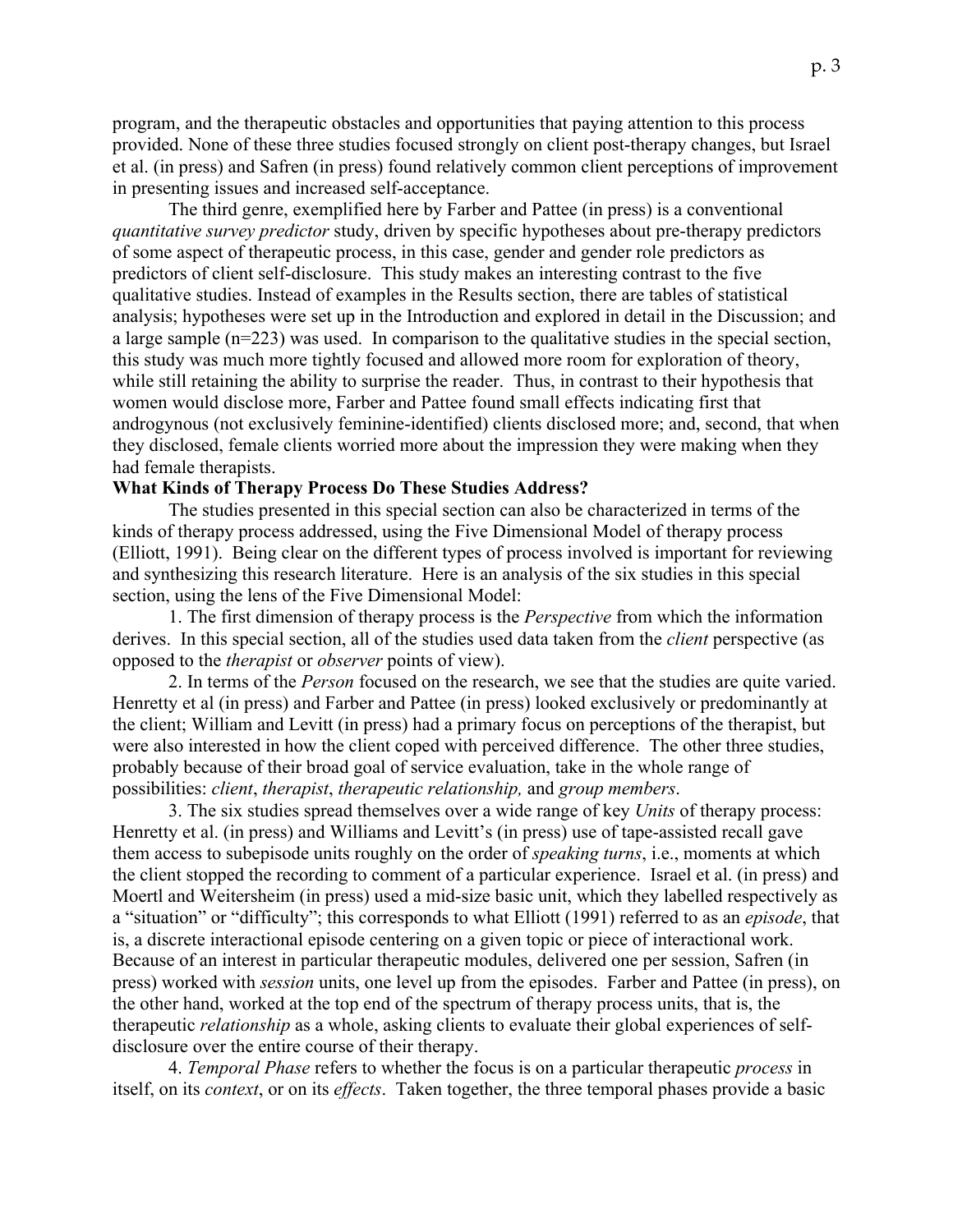narrative structure (past – present – future). Here, two of the three qualitative service evaluation studies (Israel et al., in press, and Moertl & Weitersheim, in press) bring in all three phases in their attempt to paint a picture of an area of practice (working with LGBT clients and a day treatment program respectively). The other four studies focus primarily on therapeutic process, but bring in a secondary focus on the effects of that process. For whatever reason, context is ignored in these studies.

5. The fifth dimension is the *aspect* of process examined, and includes *content* (what is talked about), *action* (what client or therapist is trying to do, including intentions and tasks), *style/state* (how the person is saying or doing something and what emotional experiences or interpersonal stances accompany that), and *quality* (how skilful the therapist's responses or how hard or deeply the client is working). In these studies, style/state and action was most commonly studied (5 studies). In three studies, content was also a topic of study; for example, Farber and Pattee (in press) asked clients to rate the importance of their self disclosures. Only Israel et al. (in press) focused on the quality of therapist responses, by looking at unhelpful situations (i.e., therapist errors).

This analysis points to the wide range of therapeutic process that can be studied by asking clients about their experiences of therapy, a boon to researchers working with client informants. The qualitative mental health service evaluation research studies appeared to be quite comprehensive in the range of information they were able to obtain from clients. Two elements, however, appear to be somewhat neglected and warrant further exploration: clients' understandings of the context of important therapeutic processes and their assessments the quality of their own or their therapists' responses.

### **What Have We Learned about Client Experiences in Therapy?**

When we put these six studies together with the research literature on client experiences, what answers are emerging to the scientific questions they address?

*What do clients find helpful or hindering?* The qualitative mental health service evaluation studies in this special section illustrate some of the common findings on helpful and hindering processes: the therapeutic relationship (e.g., Moertl & Weitersheim, in press; Safren, in press); the therapist listening or being empathic, affirming or validating (e.g., Israel et al., in press); and the therapist offering specific techniques for dealing with problems (e.g., Safren, in press; Israel et al., in press). In contrast, hindering processes included the therapist imposing their views on the client or being judgemental or invalidating (e.g., Israel et al., in press). These three studies involved on very different client populations, but they are very consistent with both Elliott and James' (1989) meta-synthesis and also with more recent general reviews, such as Cooper (in press). This suggests these common findings are robust and generalizable and can thus be usefully incorporated into mediational models of the change process in therapy. It also seems to me that this literature is now mature enough to offer a kind of general baseline against which to look for issues specific to particular client populations: For example, the HIV-positive clients in Safren complained about problems with difficulties getting their electronic pill-bottle caps open, while Moertl and Wietersheim documented the important role in their day treatment program of the transfer of learning between program and home, both factors specific to clients studied. Israel et al.'s results appear to fall almost entirely within the baseline of previous research, but as those generally helpful processes apply to work with LGBT clients, e.g., clients appreciated therapist being knowledgeable and affirming regarding their gender identity.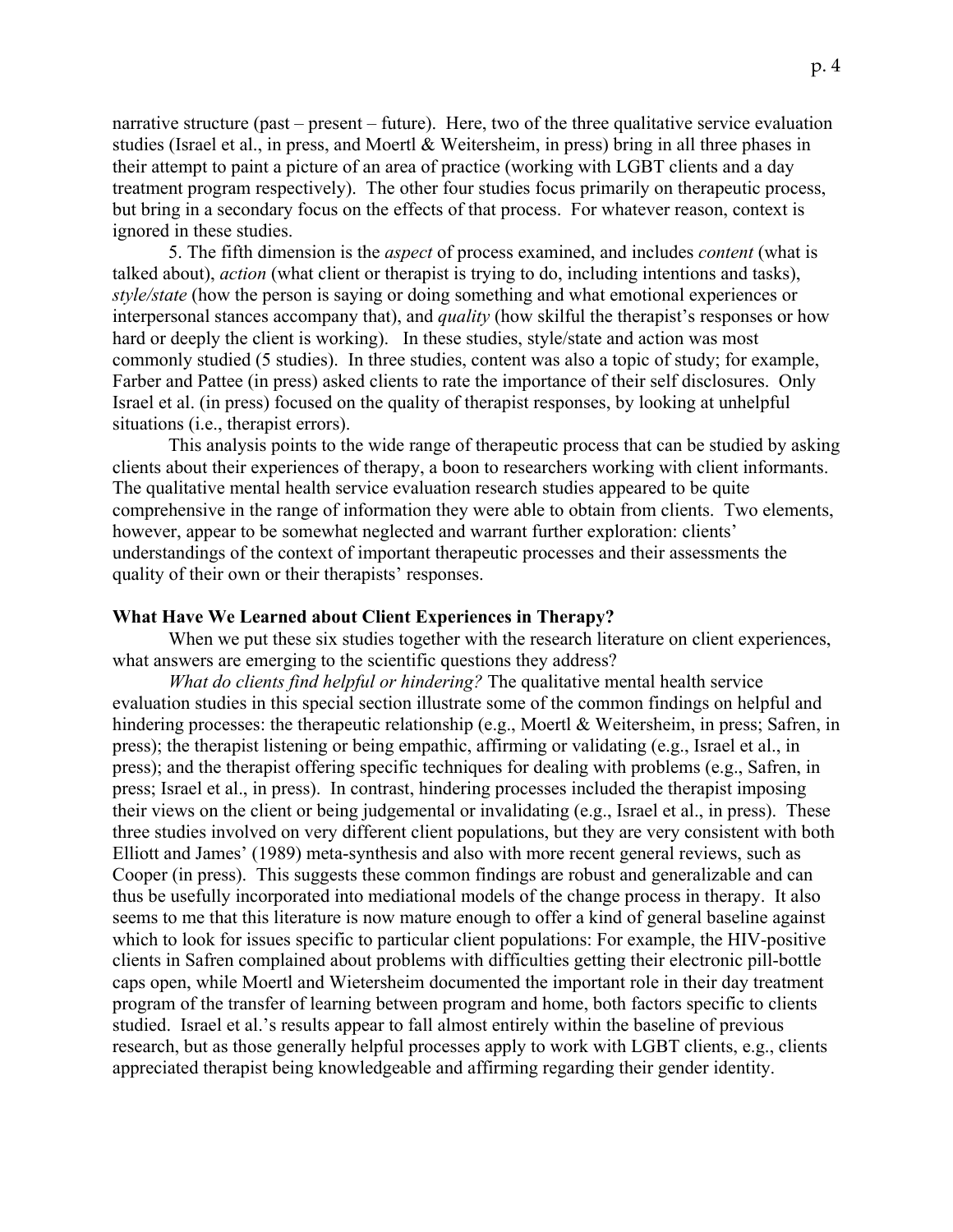*How do clients see themselves as changing over the course of therapy?* Although it is too soon to draw substantive conclusions, a welcome trend in the recent literature (e.g., Klein & Elliott, 2006) is the growing appreciation for the client's individualized perspective on outcome, which provides a useful balance to the continuing emphasis on quantitative outcome. None of the studies in this special section focus strongly on this topic, but Israel et al. (in press) and Safren (in press) touch on client-perceived outcome, with clients often reporting improvement in presenting issues and increased self-acceptance, both common outcomes reported in Elliott and Jame's (1989) review. This literature is probably not well-developed enough yet to draw general substantive conclusions; currently, the real potential here is methodological: improving outcome assessment by making it more client-centered and pointing out areas of change that are not measured by common outcome measures. Studies such as those by Israel et al. and Safren thus also have the potential to more precisely specify the outcomes of the therapies studied in such a way that they can be linked more readily to in-therapy mediating processes, as it done in Hermeneutic Single Case Efficacy Design research (Elliott, 2002).

*How do clients deal with difficulties in the therapeutic process?* In my view, however, the most important development in client experience research over the past twenty years is the emergence of research documenting the client as an active change agent. Beginning with Rennie's ground-breaking studies of clients' experiences of deference (Rennie, 1994a) and narrative (Rennie, 1994b), and developed further by Hill and colleagues (e.g., Knox, Goldberg, Woodhouse & Hill, 1999; Rhodes, Hill, Thompson & Elliott, 1994), researchers have begun to unpack clients' use of therapy to change themselves in the face of internal and external obstacles, many of which are beyond most therapists' awareness or understanding. For example, Rennie (1994a) documented the extent and complexity of client deference in the face of unwanted therapist actions or stances, showing how clients assess their immediate situation in order to best meet their needs. Similarly, Rhodes et al., described clients' strategies for dealing with important therapist misunderstandings, while Knox et al. provided an account of how clients privately but deliberately construct an mental image of their therapists in order to carry forward therapeutic work between sessions and after therapy is over.

In this special section, the articles by Henretty et al. (in press) and Williams and Levitt (in press) advance this growing literature by suggesting that client agency maybe most apparent when clients confront difficulties in the therapeutic process. Henretty et al. and Williams and Levitt broaden the range of client difficulties to include disclosure of painful, sad emotions and the emergence of points of difference with the therapist. Parallel to the analysis of therapistidentified tasks by Greenberg and colleagues (e.g., Greenberg, 2007), analysis of client identified process difficulties is important emerging research front, suggesting the value of further research to identify a taxonomy of client process difficulties, along with descriptions of common client coping strategies, and lists of therapist responses that can help or hinder clients in resolving these difficulties. This approach is capable of specifying helpful and hindering processes in particular situations within therapy, where it should be able to offer much greater precision than posttherapy interviews or questionnaires. For example, it would quite interesting to follow up on Farber and Pattee's (in press) study by using this approach to study the process by which clients decide to disclose a difficult or embarrassing experience to their therapist. This research area thus offers the exciting possibly of taking us into the complex mediating processes by which clients actively use therapy to overcome obstacles to change.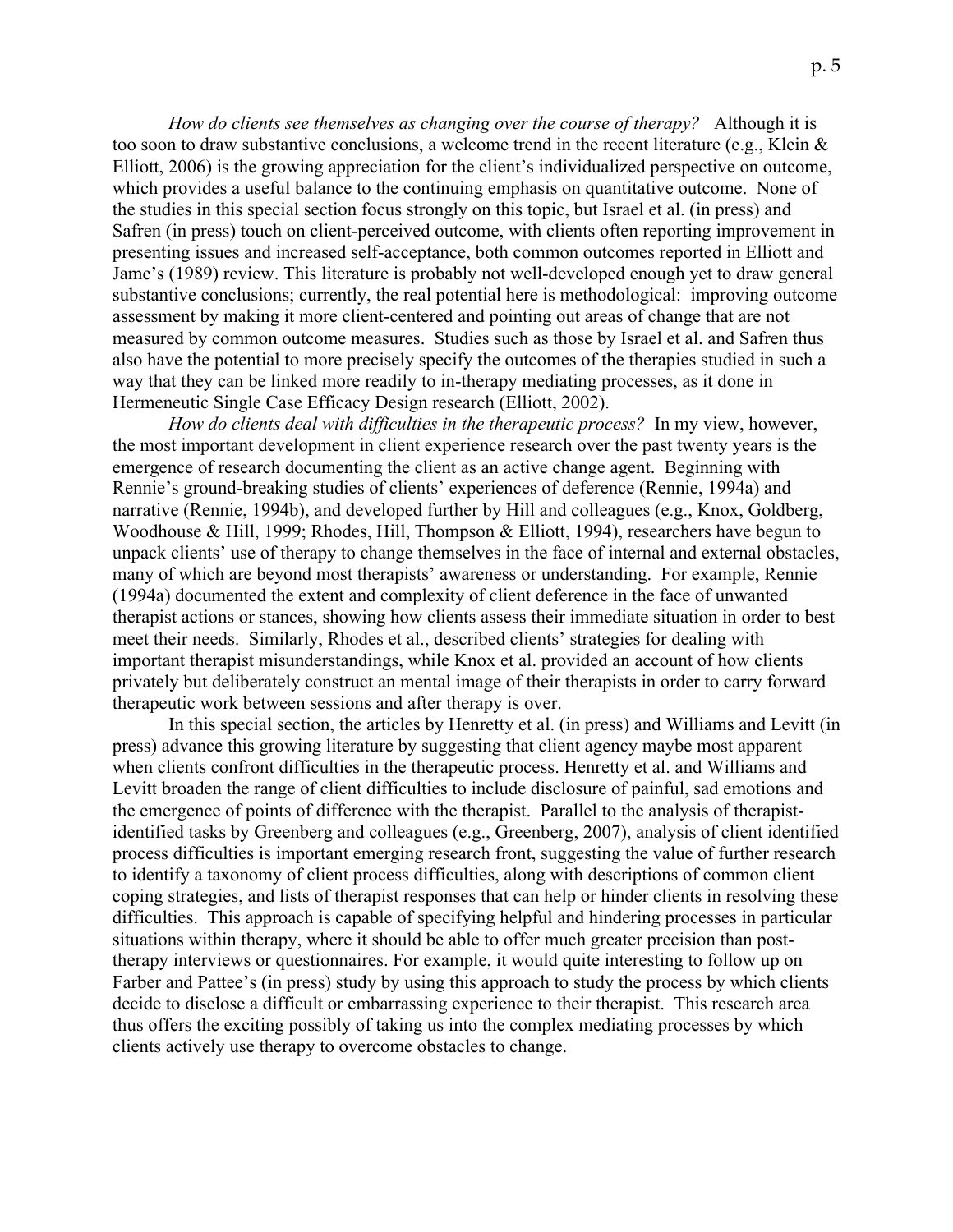### **References**

- Cooper, M. (in press). *Essential research findings in counselling and psychotherapy: The facts are friendly*. London: Sage.
- Elliott, R. (1991). Five dimensions of therapy process. *Psychotherapy Research, 1*, 92-103.
- Elliott, R. (2002). Hermeneutic Single Case Efficacy Design. *Psychotherapy Research, 12*, 1- 20.
- Elliott, R. & James, E. (1989). Varieties of client experience in psychotherapy: An analysis of the literature. *Clinical Psychology Review, 9*, 443-468.
- Farber, B.A., & Pattee, D. (in press) Patients' Experiences of Self-disclosure in Psychotherapy: The Effects of Gender and Gender Role Identification. *Psychotherapy Research.*
- Fitzpatrick, M.R., Chamodraka, M. (2007). Participant critical events: a method for identifying and isolating significant therapeutic incidents. *Psychotherapy Research, 17*, 622-627.
- Greenberg, L.S. (2007). A guide to conducting a task analysis of psychotherapeutic change. *Psychotherapy Research, 17*, 15-30.
- Henretty, J., Levitt, H.M., & Mathews, S. (in press). Clients' Experiences of Moments of Sadness in Psychotherapy: A Grounded Theory Analysis. *Psychotherapy Research.*
- Israel, T., Gorcheva, R., Burnes, T., & Walther, W. (in press). Helpful and Unhelpful Experiences of LGBT Therapy Clients. *Psychotherapy Research.*
- Jim, J., & Pistrang, N. (2007). Culture and the therapeutic relationship: Perspectives from Chinese Clients. *Psychotherapy Research, 17*, 461-473.
- Klein, M.J., & Elliott, J. (2006). Client Accounts of personal change in Process-Experiential psychotherapy: A methodologically pluralistic approach. *Psychotherapy Research. 16,* 91-105.
- Knox, S., Goldberg, J.L., Woodhouse, S.S. Hill, C.E. (1999). Clients' Internal Representations of Their Therapists. *Journal of Counseling Psychology, 46*, 244-256.
- Lipkin, S. (1948). The client evaluates nondirective psychotherapy. *Journal of Consulting Psychology, 12*, 137-146.
- Moertl, K., & von Wietersheim, J. (in press). Client experiences of helpful factors in a day treatment program: A qualitative approach. *Psychotherapy Research.*
- Nilsson, T., Svensson, M., Sandell, R., Clinton, D. (2007). Patients' experiences of change in cognitive-behavioral therapy and psychodynamic therapy: a qualitative comparative study. *Psychotherapy Research, 1*7, 553-566.
- Ramnerö, J., & Öst, L-G. (2007). Therapists' and clients' perception of each other and working alliance in the behavioral treatment of panic disorder and agoraphobia. *Psychotherapy Research, 17*, 328-337.
- Rennie, D.L. (1994a). Client's deference in psychotherapy. *Journal of Counseling Psychology, 41*, 427-437.
- Rennie, D.L. (1994b). Storytelling in psychotherapy: The client's subjective experience. *Psychotherapy, 31*, 234-243.
- Rennie, D.L., Phillips, J.R., & Quartaro, G.K. (1988). Grounded theory: A promising approach to conceptualization in psychology? *Canadian Psychology, 29*, 139-150.
- Rhodes, R.H., Hill, C.E., Thompson, B.J., & Elliott, R. (1994). Client retrospective recall of resolved and unresolved misunderstanding events. *Journal of Counseling Psychology, 41*, 473-483.
- Safren, S. (in press). Participants' Perspectives on Cognitive-Behavioral Therapy for Adherence and Depression in HIV. *Psychotherapy Research.*